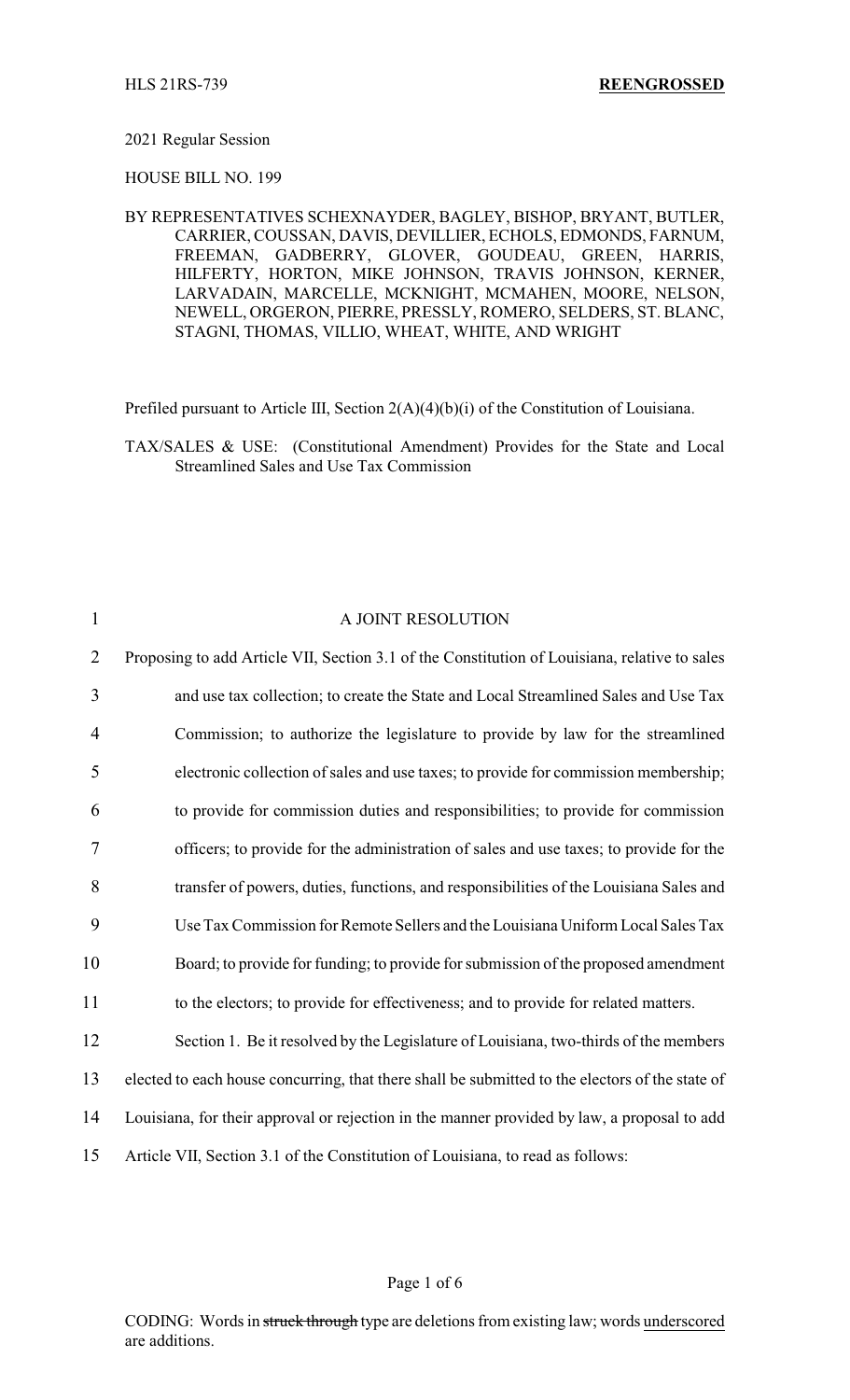| $\mathbf{1}$ | §3.1. State and Local Streamlined Sales and Use Tax Commission                       |
|--------------|--------------------------------------------------------------------------------------|
| 2            | Section 3.1.(A) The State and Local Streamlined Sales and Use Tax                    |
| 3            | Commission, hereinafter referred to in this Section as the "commission", is hereby   |
| 4            | created as a statewide political subdivision. The duties and obligations of the      |
| 5            | commission shall be determined by law in accordance with the provisions of this      |
| 6            | Section.                                                                             |
| 7            | $(B)(1)$ The membership of the commission shall be comprised of eight                |
| 8            | members as follows:                                                                  |
| 9            | (a) One member appointed by the Louisiana School Boards Association or               |
| 10           | its successor.                                                                       |
| 11           | (b) One member appointed by the Louisiana Municipal Association or its               |
| 12           | successor.                                                                           |
| 13           | (c) One member appointed by the Police Jury Association of Louisiana or              |
| 14           | its successor.                                                                       |
| 15           | One member appointed by the Louisiana Sheriffs' Association or its<br>(d)            |
| 16           | successor.                                                                           |
| 17           | (e) The secretary of the Department of Revenue, or a designee of the                 |
| 18           | secretary.                                                                           |
| 19           | (f) One member appointed by the governor.                                            |
| 20           | (g) One member appointed by the speaker of the House of Representatives.             |
| 21           | One member appointed by the president of the Senate.<br>(h)                          |
| 22           | (2) The commission shall have a chairman and vice-chairman and such other            |
| 23           | officers as the commission deems necessary. The initial chairman of the commission   |
| 24           | shall be elected by commission members at the first meeting and shall be a member    |
| 25           | appointed pursuant to Subsubparagraphs $(1)(a)$ through $(d)$ of this Paragraph. The |
| 26           | initial vice-chairman shall be elected by commission members at the first meeting    |
| 27           | and shall be a member appointed pursuant to Subsubparagraphs $(1)(e)$ through $(h)$  |
| 28           | of this Paragraph. Thereafter, on the anniversary of the initial election of the     |
| 29           | chairman and vice-chairman, the commission shall elect as chairman a member          |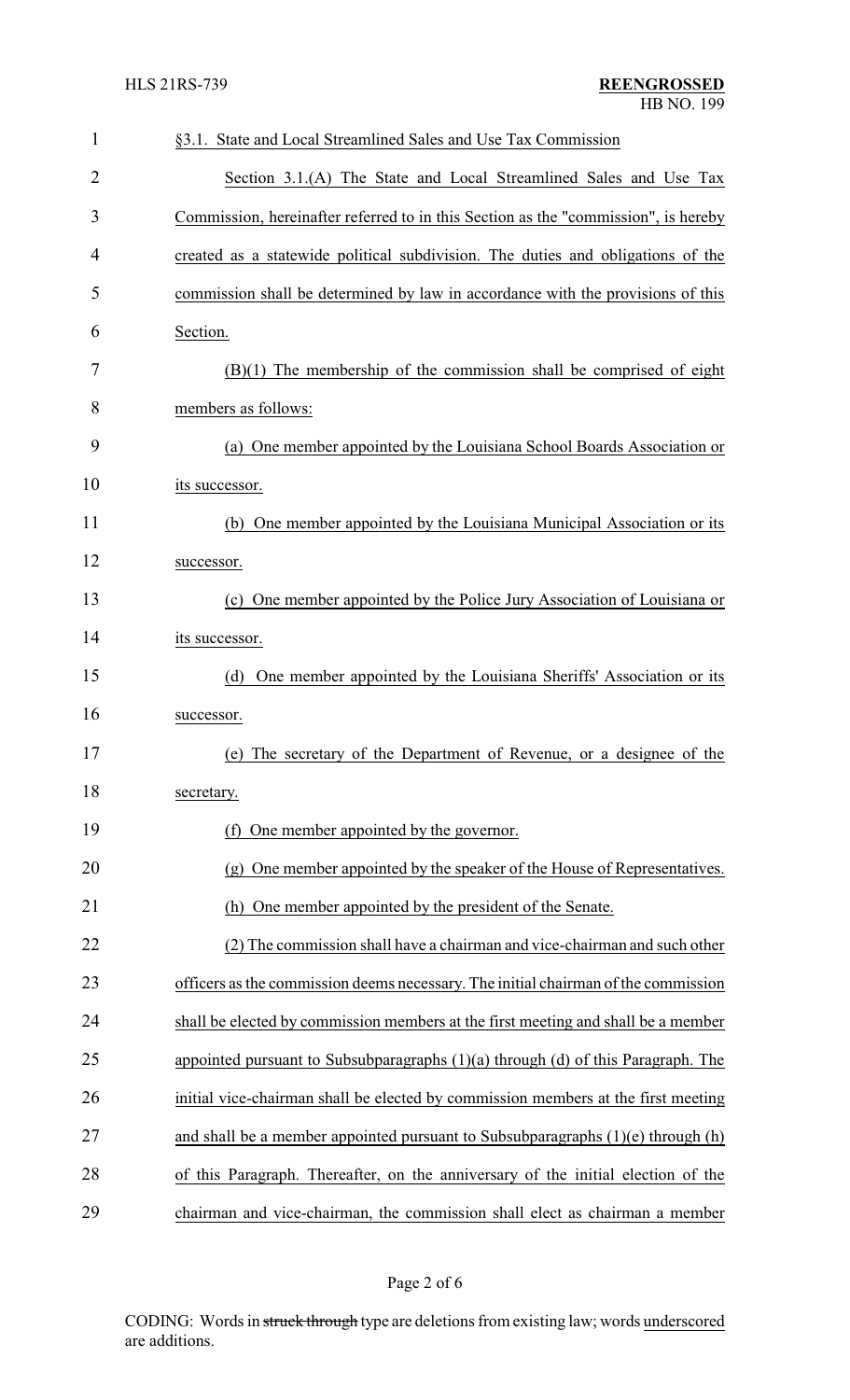| $\mathbf{1}$   | appointed pursuant to Subsubparagraphs $(B)(1)(e)$ through $(h)$ of this Paragraph, and |
|----------------|-----------------------------------------------------------------------------------------|
| $\overline{2}$ | shall elect as vice-chairman a member appointed pursuant to Subsubparagraphs            |
| 3              | $(1)(a)$ through $(d)$ of this Paragraph. The election of chairman and vice-chairman    |
| 4              | positions shall continue to rotate in this manner each year.                            |
| 5              | (3) The adoption or amendment of administrative and operational rules of                |
| 6              | the commission shall require a two-thirds vote of the members of the commission.        |
| 7              | The commission shall:<br>(C)                                                            |
| 8              | Provide for the streamlined electronic filing and remittance of sales and<br>(1)        |
| 9              | use taxes levied by all taxing authorities within the state ensuring prompt remittance  |
| 10             | of the respective tax returns and monies received electronically by the commission      |
| 11             | to the single collector for each taxing authority and to the Department of Revenue      |
| 12             | for distribution. The tax monies received shall, at all times, be and remain the        |
| 13             | property of the respective taxing authorities or the state.                             |
| 14             | (2) Serve as the administrative entity with respect to the issuance of policy           |
| 15             | advice and promulgation of rules relative to sales and use taxes levied by all taxing   |
| 16             | authorities within the state.                                                           |
| 17             | (3) Serve as the central audit entity for all taxpayers not having a physical           |
| 18             | presence in Louisiana.                                                                  |
| 19             | Develop rules to streamline the audit process for taxpayers with a<br>(4)               |
| 20             | physical presence in Louisiana.                                                         |
| 21             | The commission shall be funded with state and local sales and use tax<br>(D)            |
| 22             | revenues collected and deemed by the commission, to be reasonable and necessary         |
| 23             | costs of the administration and collection of sales and use taxes levied by all taxing  |
| 24             | authorities within the state.                                                           |
| 25             | $(E)(1)$ On the date selected by the commission or six months after the                 |
| 26             | effective date of this Section, the Louisiana Sales and Use Tax Commission for          |
| 27             | Remote Sellers and the Louisiana Uniform Local Sales Tax Board shall be abolished.      |
| 28             | The powers, duties, functions, and responsibilities of the Louisiana Sales and Use      |
| 29             | Tax Commission for Remote Sellers and the Louisiana Uniform Local Sales Tax             |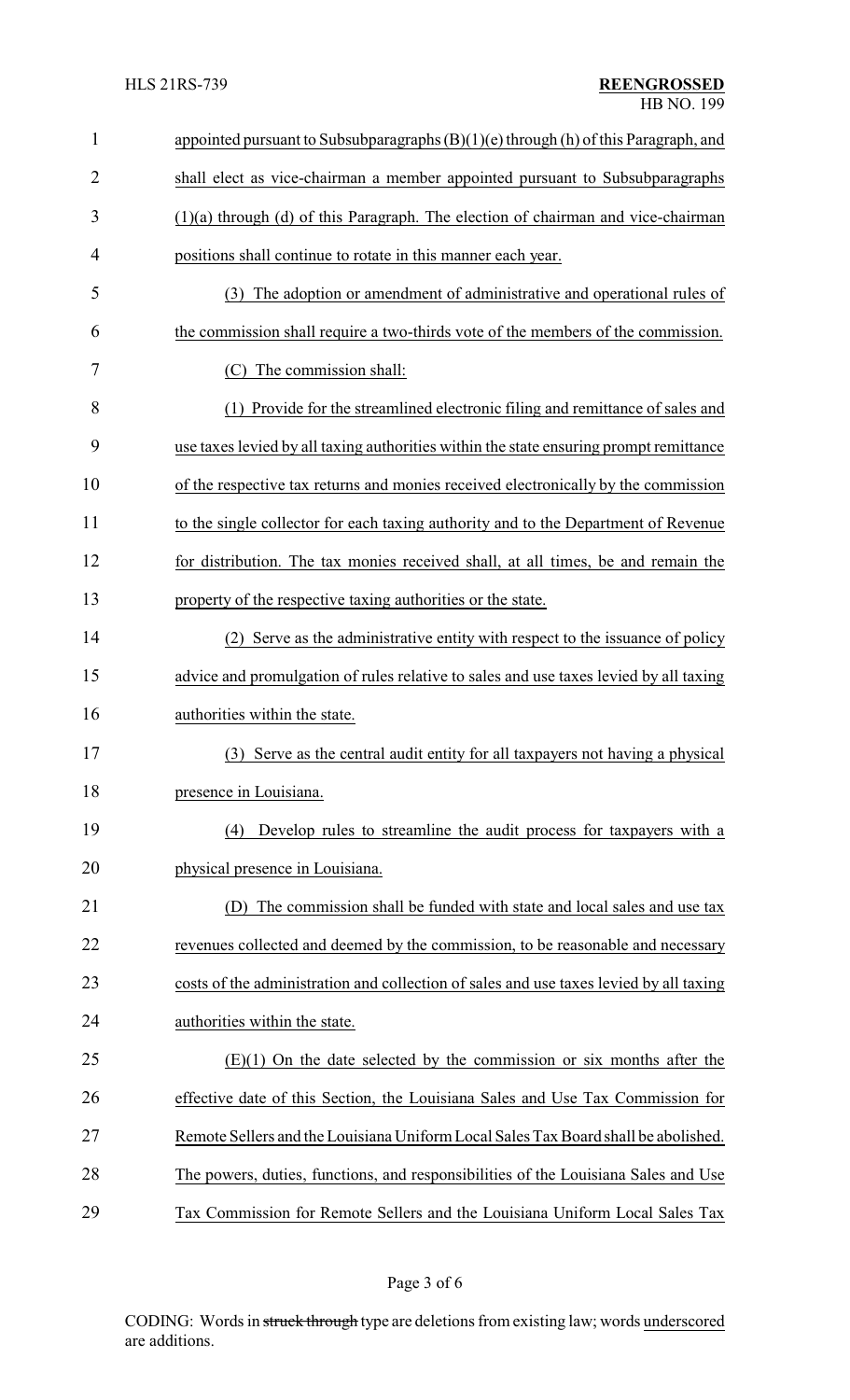| $\mathbf{1}$   | Board shall be transferred to, exercised by, and under the administration and control         |
|----------------|-----------------------------------------------------------------------------------------------|
| $\overline{2}$ | of the commission.                                                                            |
| 3              | (2) Any reference in law to the Louisiana Sales and Use Tax Commission for                    |
| $\overline{4}$ | Remote Sellers and the Louisiana Uniform Local Sales Tax Board shall be deemed                |
| 5              | to apply to the commission.                                                                   |
| 6              | $(3)(a)$ All books, papers, records, actions, and other property, heretofore                  |
| 7              | possessed, controlled, or used by the Louisiana Sales and Use Tax Commission for              |
| 8              | Remote Sellers and the Louisiana Uniform Local Sales Tax Board are hereby                     |
| 9              | transferred to the commission.                                                                |
| 10             | (b) All employees of the Louisiana Sales and Use Tax Commission for                           |
| 11             | Remote Sellers and the Louisiana Uniform Local Sales Tax Board shall be                       |
| 12             | transferred to the commission.                                                                |
| 13             | All statutory provisions enacted relative to the duties, funding, or<br>(F)                   |
| 14             | obligations of the commission shall require the enactment of law by a two-thirds vote         |
| 15             | of the elected members of each house of the legislature.                                      |
| 16             | (G) Absent the enactment of statutory provisions providing for streamlined                    |
| 17             | electronic filing and remittance as provided in Subparagraph $(C)(1)$ of this Section,        |
| 18             | such collection shall be as provided in Article VII, Section 3(B) of this Constitution.       |
| 19             | Section 2. Be it further resolved that this proposed amendment shall be submitted             |
| 20             | to the electors of the state of Louisiana at the statewide election to be held on November 8, |
| 21             | 2022.                                                                                         |
| 22             | Section 3. Be it further resolved that on the official ballot to be used at the election,     |
| 23             | there shall be printed a proposition, upon which the electors of the state shall be permitted |
| 24             | to vote YES or NO, to amend the Constitution of Louisiana, which proposition shall read as    |
| 25             | follows:                                                                                      |
| 26             | Do you support an amendment to authorize the legislature to provide for the                   |
| 27             | streamlined collection of sales and use taxes levied within the state by the                  |
| 28             | State and Local Streamlined Sales and Use Tax Commission and to provide                       |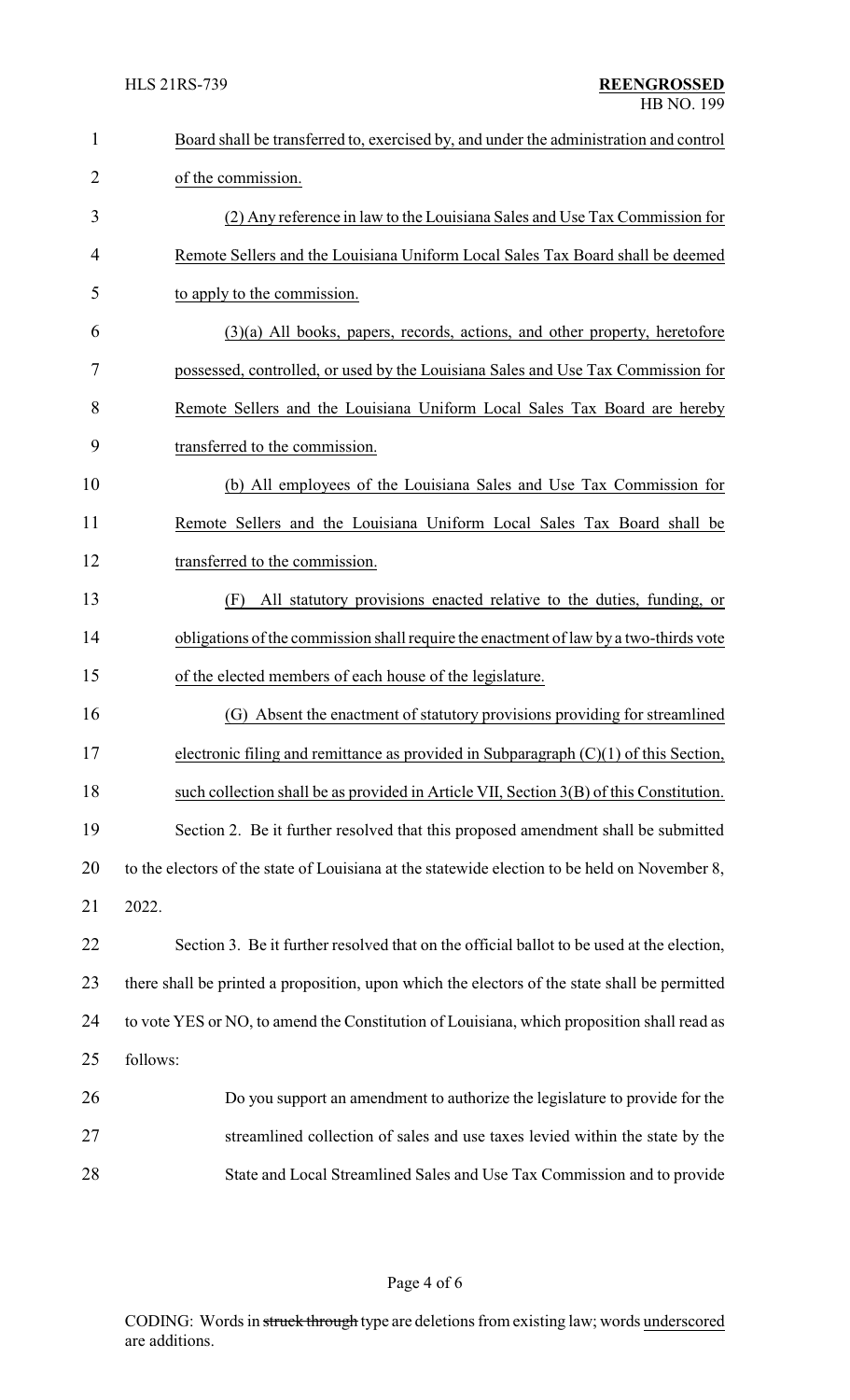1 for the membership, duties, and responsibilities of the commission? (Adds

2 Article VII, Section 3.1)

## **DIGEST**

The digest printed below was prepared by House Legislative Services. It constitutes no part of the legislative instrument. The keyword, one-liner, abstract, and digest do not constitute part of the law or proof or indicia of legislative intent. [R.S. 1:13(B) and 24:177(E)]

HB 199 Reengrossed 2021 Regular Session Schexnayder

**Abstract:** Establishes the State and Local Streamlined Sales and Use Tax Commission.

Present constitution authorizes the governing authority of any local governmental subdivision or school board to levy and collect taxes on the sale at retail, the use, the lease or rental, the consumption, and the storage for use or consumption of tangible personal property and on sales of services as defined by law, if approved by a majority of the electors voting thereon in an election held for that purpose.

Present constitution authorizes a political subdivision to exercise the power of taxation under authority granted by the legislature.

Present constitution requires all political subdivisions which levy sales and use taxes within a parish to agree among themselves to provide for the collection of their taxes by a single collector or a central collection commission.

Proposed constitutional amendment creates the State and Local Streamlined Sales and Use Tax Commission (commission) as a statewide political subdivision.

Proposed constitutional amendment further provides the commission shall be comprised of eight members as follows:

- 1. One member appointed by the La. School Boards Association.
- 2. One member appointed by the La. Municipal Association.
- 3. One member appointed by the Police Jury Association of La.
- 4. One member appointed by the La. Sheriffs' Association.
- 5. The secretary of the Dept. of Revenue, or the designee of the secretary.
- 6. One member appointed by the governor.
- 7. One member appointed by the speaker of the House of Representatives.
- 8. One member appointed by the president of the Senate.

Proposed constitutional amendment requires the chairman and vice-chairman be elected annually. Requires the first chairman of the commission to be a member referenced above in Paragraphs (1) through (4) and the first vice-chairman to be a member referenced above in Paragraphs (5) through (8). Further requires the following chairman to be a member referenced above in Paragraphs (5) through (8) and the vice-chairman to a member referenced above in Paragraphs (1) through (4). Requires the chairman and vice-chairman positions to be elected each year in this manner.

Proposed constitutional amendment provides that the adoption or amendment of administrative and operational rules of the commission shall require a vote of two-thirds of the members.

Proposed constitutional amendment provides that the commission shall provide for streamlined electronic filing and remittance of all sales and use taxes levied in the state.

## Page 5 of 6